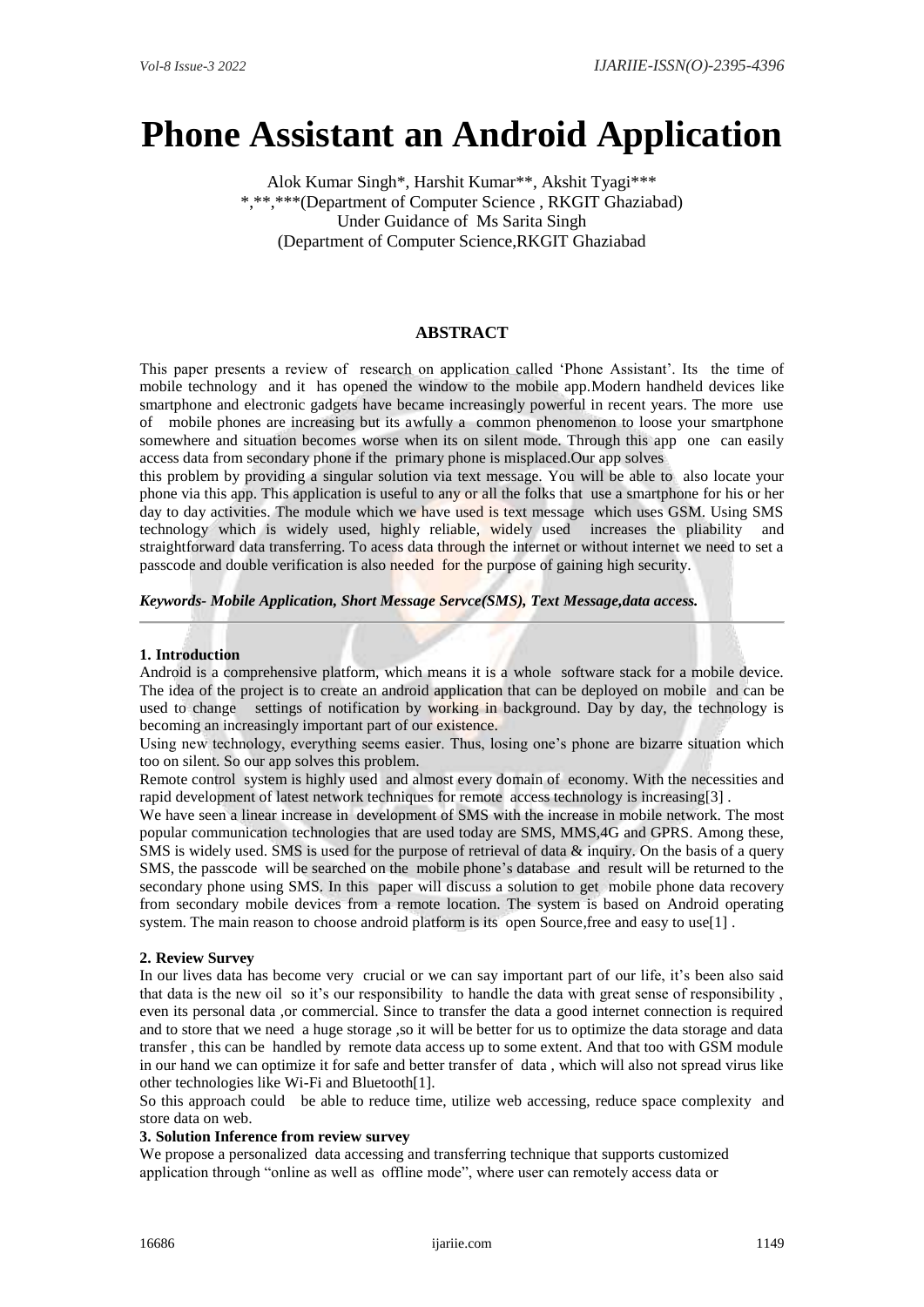manipulate system settings from secondary device to primary device just by sending an SMS or by using the online app. Using this application, folks can make sure that they are safe from any data threat because data can only be transferable through SMS or Online mode[2].

## **3.1 Existing System**

There is a new research area for human that he want to control all the gadgets remotely , through a click of a button . Nowadays, we have technologies like remote which might control devices ,but it contains a certain range[3].

We have the wireless remote controller through which we can directly access the host appliance. Similarly, in mobile technology also we have Wi-Fi, Bluetooth etc. But these are sure range only. We have the technology to transfer data using internet but the GSM module brought innovation into picture through which we try to transfer data with more flexibility and with high security.

## **4. Basic flow of Phone Assistant**

This application is straightforward and really easy to use and works totally on SMS service. While searching for a name, the search may or may not return any contact name or may return many contact names and numbers which won't fit into one message. The application only allows you to go looking for the contact numbers stored on your mobile phone remotely with the assistance of an easy Text message[2].



Fig.1 Basic Architecture of Phone Assistant

## **5. Conclusion**

In this paper we have discussed basic need of phone assistant , its idea of creating and the basic work flow of phone assistant.Work of phone assistant is not only search and return contacts searched by the user but also change secondary phone's audio profile and also return its GPS location[4]. In current time mobile technology is at boon and accessing electronic gadgets through phone is a region of innovation as it is mentioned within the survey , a part of the paper.